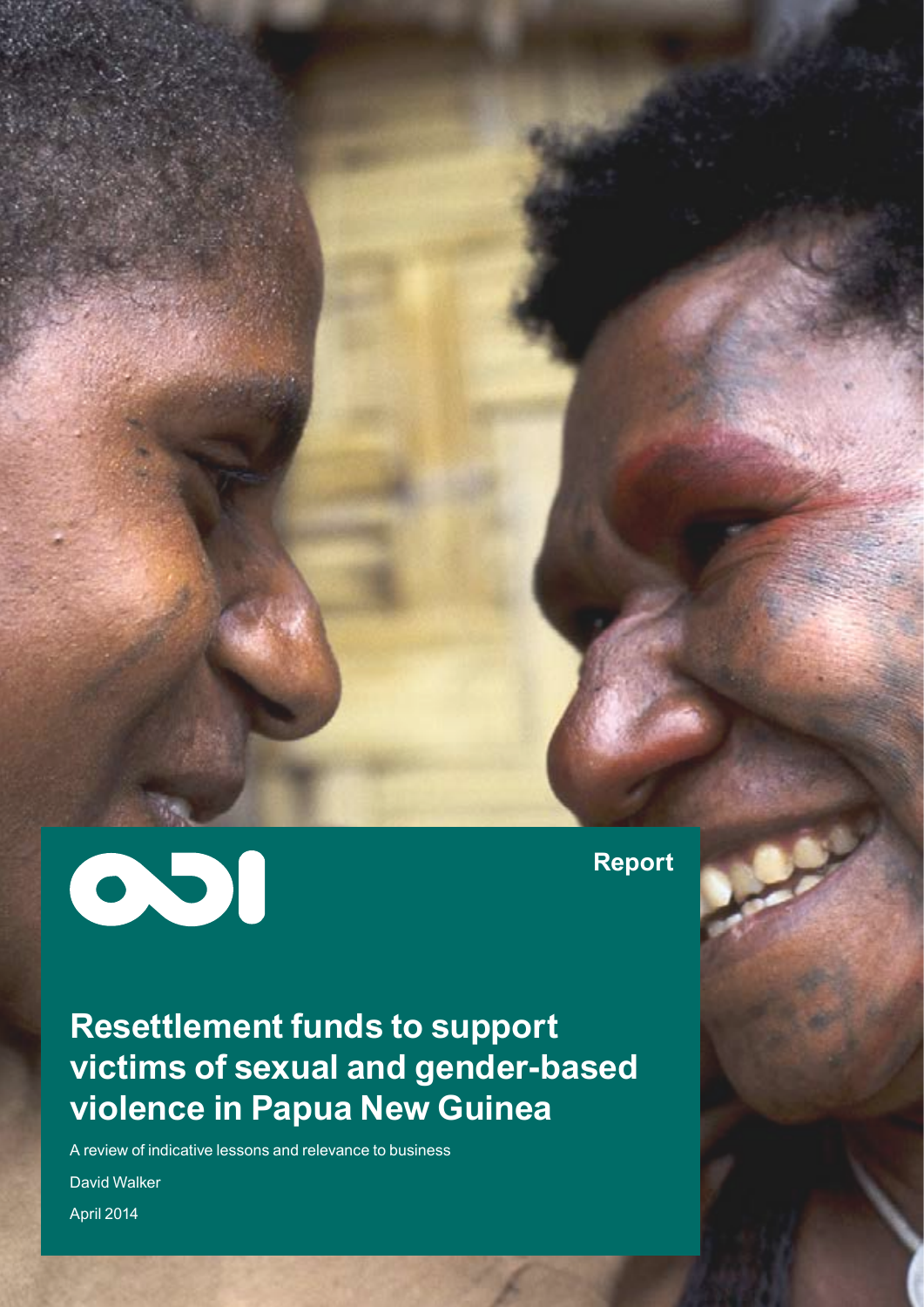**Report**



**Resettlement funds to support victims of sexual and gender-based violence in Papua New Guinea: A review of indicative lessons and relevance to business**

## **David Walker**



- The prevalence, severity and protracted nature of SGBV violations in Papua New Guinea provides a strong imperative for relevant stakeholders to seriously consider supporting and expanding resettlement and repatriation schemes for SGBV survivors
- The recent recognition by ECHO of the SGBV situation as a humanitarian crisis provides an opportunity to scale-up discussions at global and national levels on the resourcing and best practice of resettlement funds
- An indicative review of the literature shows that guidelines and best practices are largely to be found and extracted from the humanitarian sector
- Further recognition should be afforded to the fact that there are informal networks of support for SGBV survivors, as well as formal mechanisms
- The role of business in resourcing and supporting resettlement schemes for SGBV survivors is currently undefined, but there remains several opportunities to investigate comparative advantages of private sector engagement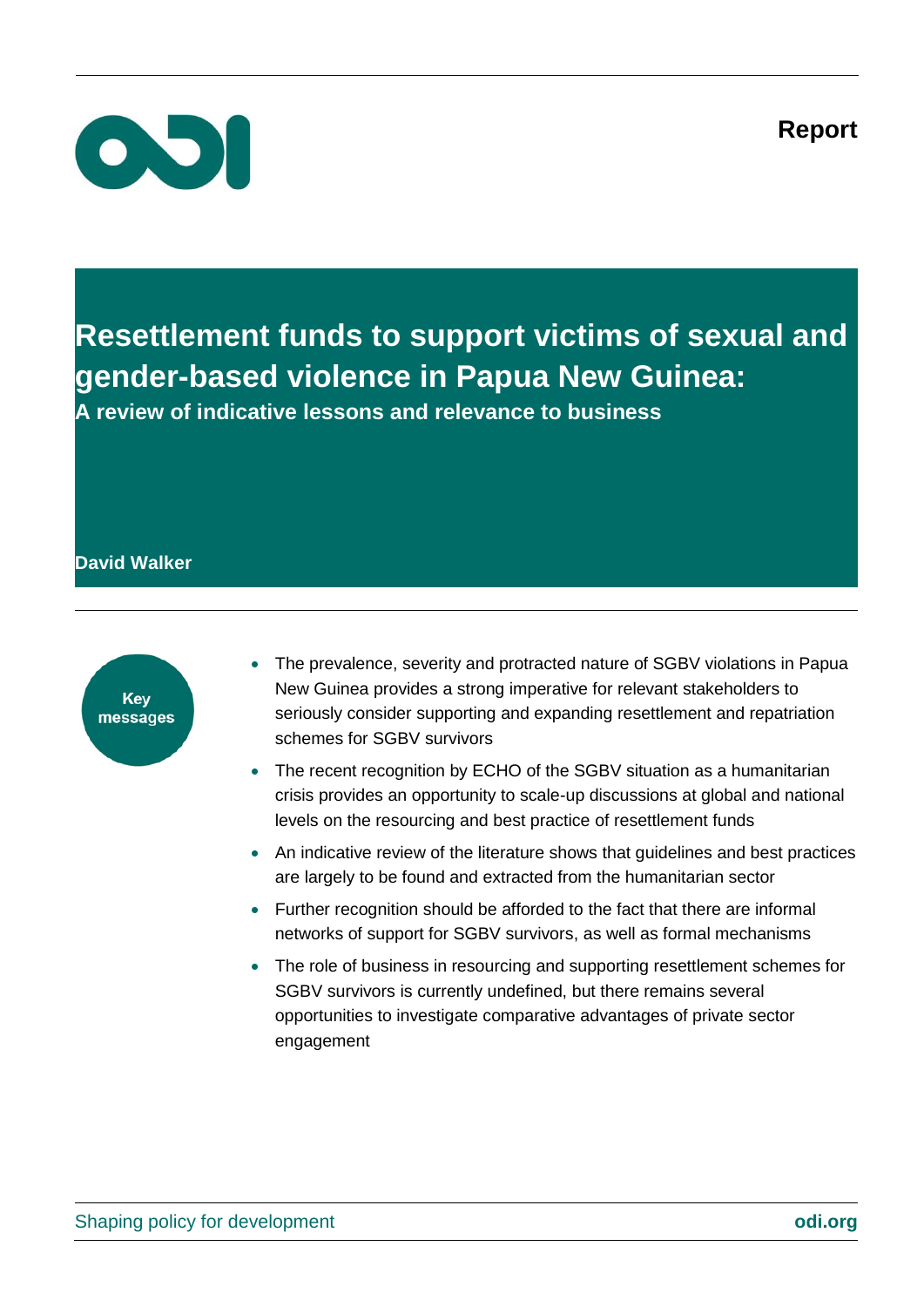# **Table of Contents**

| 1 Overview                                                        | 1  |
|-------------------------------------------------------------------|----|
| 2 Why invest in resettlement funds in PNG                         | 2  |
| 2.1 Impacts and costs                                             | 2  |
| 3 Documentation on resettlement funds globally                    | 4  |
| 3.1 The scope, type and guidelines of resettlement mechanisms     | 4  |
| 3.1.1 Humanitarian: gender-neutral/aware                          | 4  |
| 3.1.2 Humanitarian: gender-specific                               | 5  |
| 3.1.3 Developmental: gender-specific                              | 6  |
| 3.2 Linkages between formal and informal resettlement initiatives | 6  |
| 3.3 Lessons and options are available to inform initiatives       | 7  |
| 3.4 Role of business                                              | 8  |
| 4 Resettlement funds in PNG                                       | 8  |
| 4.1 The scope, type and guidelines of resettlement mechanisms     | 8  |
| 4.2 Linkages between formal and informal resettlement initiatives | 9  |
| 4.3 Lessons and options are available to inform initiatives       | 10 |
| 4.4 Role of business                                              | 10 |
| 5 Conclusions and recommendations                                 | 11 |
| <b>References</b>                                                 | 13 |

1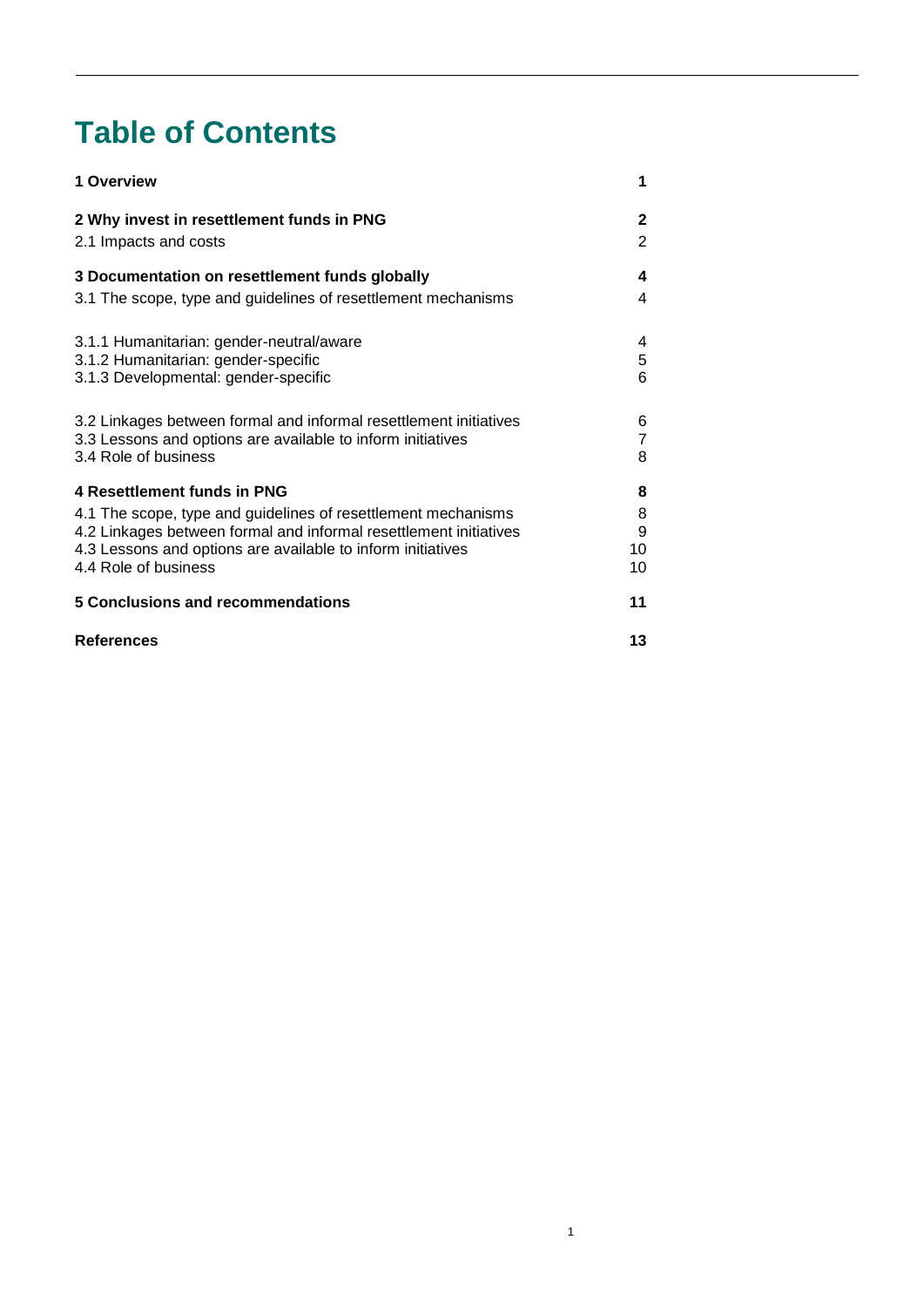## <span id="page-3-0"></span>**1 Overview**

This paper has been commissioned by AusAid-DFAT in order to frame strategic thinking, programming and practices on the development of resettlement schemes and funds for survivors of sexual and gender-based violence (SGBV) in Papua New Guinea, with a particular interest in seeking options for engaging companies and business associations in the resourcing or managerial support of such funds. The review therefore aims to undertake a broad and indicative outline of the available literature and interventions on the subject of resettling violence victims in a number of national contexts, as well as with respect to experiences in Papua New Guinea (PNG). The ultimate aim of this research to provide an introductory evidence-base to policymakers and practitioners in order that informed decisions can be made on best or 'promising practices' from global and PNGspecific experiences with respect to the resettlement of survivors of violence – for the most part in PNG itself, but with relevance to similarly practices taking place throughout AusAid's portfolio of work. A key audience will also be business actors, who also bear associated costs of GBV in PNG, and who may have several roles to play in recouping those costs. For these purposes, this paper accompanies a parallel piece of research examining methods to assess the costs to business of GBV in PNG (see Williams 2014).

In order to maximise the usefulness and potential uptake of this research, five overarching questions have been developed that are informed by priorities developed by Oxfam Australia in an ongoing research initiative funded by AusAid-DFAT, namely, 'the preparation of a research report on services for the survivors of violence'. The four key questions are:

1. What is the scope and type of resettlement mechanisms that have been undertaken globally and in PNG with respect to survivors of sexual and gender-based violence? What resources, funding modalities, guidelines and criteria are attached to these that assist future policy and programming?

2. What are the linkages between formal and informal resettlement initiatives and how do they operate in practice?

3. What lessons and options are available that can inform initiatives to improve the quality and quantity of resettlement/repatriation services for survivors of violence at the national and sub-national levels?

4. What are the implications for business? Why and how should the private sector intervene?

### **Box 1: What is GBV?**

The term *gender-based violence* is commonly used to mean *violence against women,* as defined in the 1993 United Nations Declaration on the Elimination of Violence against Women (VAW):

*"any act of gender-based violence that results in, or is likely to result in, physical, sexual or psychological harm or suffering to women, including threats of such acts, coercion or arbitrary deprivation of liberty, whether occurring in public or in private life"*.

In an unprecedented resolution in 2000, the United Nations Security Council called for a gender perspective in peacekeeping operations – resolution 1325 - calling for special measures to protect women and girls from targeted violence. The UN defines violence against women as gender-based to acknowledge that such violence is rooted in gender inequality and is often tolerated and condoned by laws, institutions and community norms (Bott et al., 2005). SGBV includes intimate partner violence, domestic violence and violence by strangers –including sexual abuse and rape. However, there is increasingly a body of work contesting the term given that SGBV could include violence against men, transgender or ambiguous gender, and individuals exhibiting homosexual behaviours (Read-Hamilton 2014).

In addition, the body of programmes and practices addressing SGBV in PNG have largely focused on the term 'Family and Sexual Violence' (FSV) – which caters for potential impacts on children and adolescents – either directly or indirectly. For the purposes of this paper, the term SGBV is therefore used interchangeably with FSV, and as a broader term than VAW.

1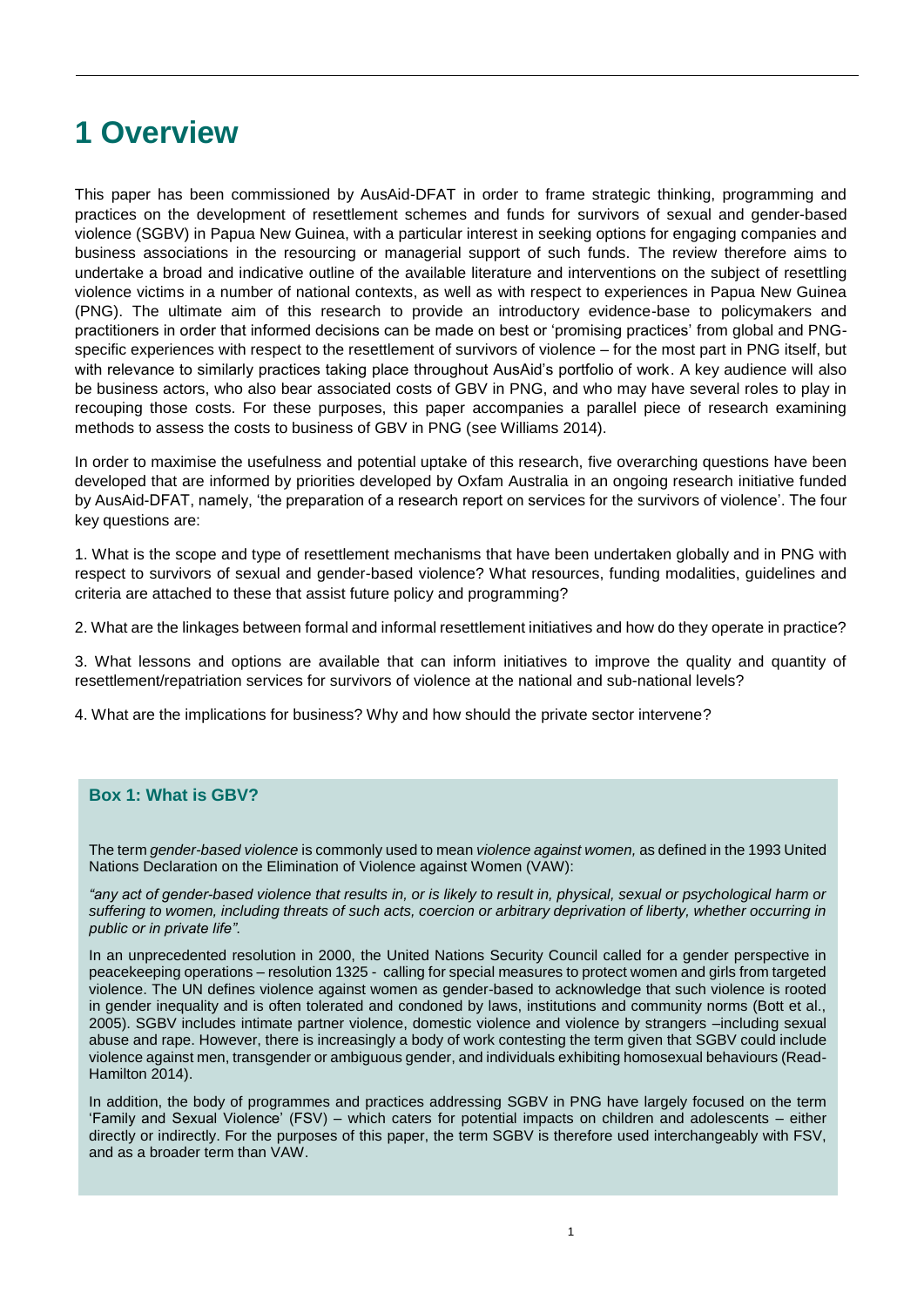# <span id="page-4-0"></span>**2 Why invest in resettlement funds in PNG**

## <span id="page-4-1"></span>**2.1 Impacts and costs**

The data on the prevalence of gender-based violence in PNG is variable. A recent World Bank study has shown that 9% of women report being beaten by someone in their household within the last 30 days – most often taking the form of intimate partner violence (67%) (World Bank 2014). A forthcoming study shows that 22% of women had experienced physical violence in the previous year, and 19% of men had perpetrated it, while 24% of women had experienced sexual violence from their partner in the previous year and 22% of men disclosed having perpetrated it (Jewkes et. al. forthcoming, Fulu et. al. 2013). Moreover, one in five women were raped in their first experience of sex, and this proportion was one in three among those engaging in their first sexual activity before the of age 16 (ibid.).

However, of the survivors of violent incidents, only 73% seek assistance. Higher-income individuals with higher levels of educational attainment are even less likely to report the event (World Bank 2014). In addition, of those who seek support, 88% seek it informally through familial and social networks or other non-official channels rather than through police or other justice systems (ibid.). Consequently, the true proportions of the scale of violence in Papua New Guinea can be considered to be highly understated. An indicative study by ChildFund suggests that women's experience of a form of GBV in her lifetime is as high as 100% in some districts (ChildFund 2013). This has led some commentators to consider this an issue of epidemic proportions (Eves 2010). A key shift in the discourse around SGBV issues in PNG has been the recognition by the EU in 2013, that the situation in PNG is equivalent to SGBV prevalence in some conflict affected countries. This has led the EU to characterise the situation as a humanitarian crisis (see Humanitarian implementation plan ECHO/WWD/BUD/2014/01000) and provide €1.5 million in funding. This is a significant shift in terms of the global recognition of the scale of the situation and will have potentially far-reaching implications for ongoing technical support and resourcing from other actors.

### **Box 2: The 2013 World Bank Country Gender Assessment for PNG identifies seven main types of FSV:**

- **Intimate partner violence**: This is the most common form of FSV with victims presenting at hospitals reporting domestic abuse as the most common cause.
- **Forced marriage**: This customary practice encourages 'sister exchanges' where two men give one another their sisters in marriage, thus avoiding the need for a bride price.
- **Polygamy**: This is a complex cause of GBV and often involves violence between co-wives. An Amnesty International survey from 2006 found many women attending health facilities had sustained injuries from the women with whom they shared a partner.
- **Honour violence**: Young women are often subject to violence by the relatives of the male who do not support the relationship she has with her husband.
- **Violence and the child**: Violence against girl children is widespread. Multiple reports have confirmed that they are at particular risk of commercial sexual exploitation, and indirect exposure to violence.
- **Community violence**: This is violence that is specific to community spaces and/or belief systems. Acts of violence may be perpetrated in public markets and areas where the community congregate, as well as through tribal conflicts. An additional significant issue in this category is violence related to sorcery and other spiritual belief systems.
- **Violence by state agents**: Police discipline has collapsed and there are regular reports of attacks against women, men, boys and girls.

World Bank (2013)

The short and long-term consequences of this violence on the well-being and capabilities of the PNG population are consequently far-reaching. The prevalence of the violence normalises these experiences and reinforces gender inequitable attitudes that have multiplier effects in other economic and social dimensions. Immediate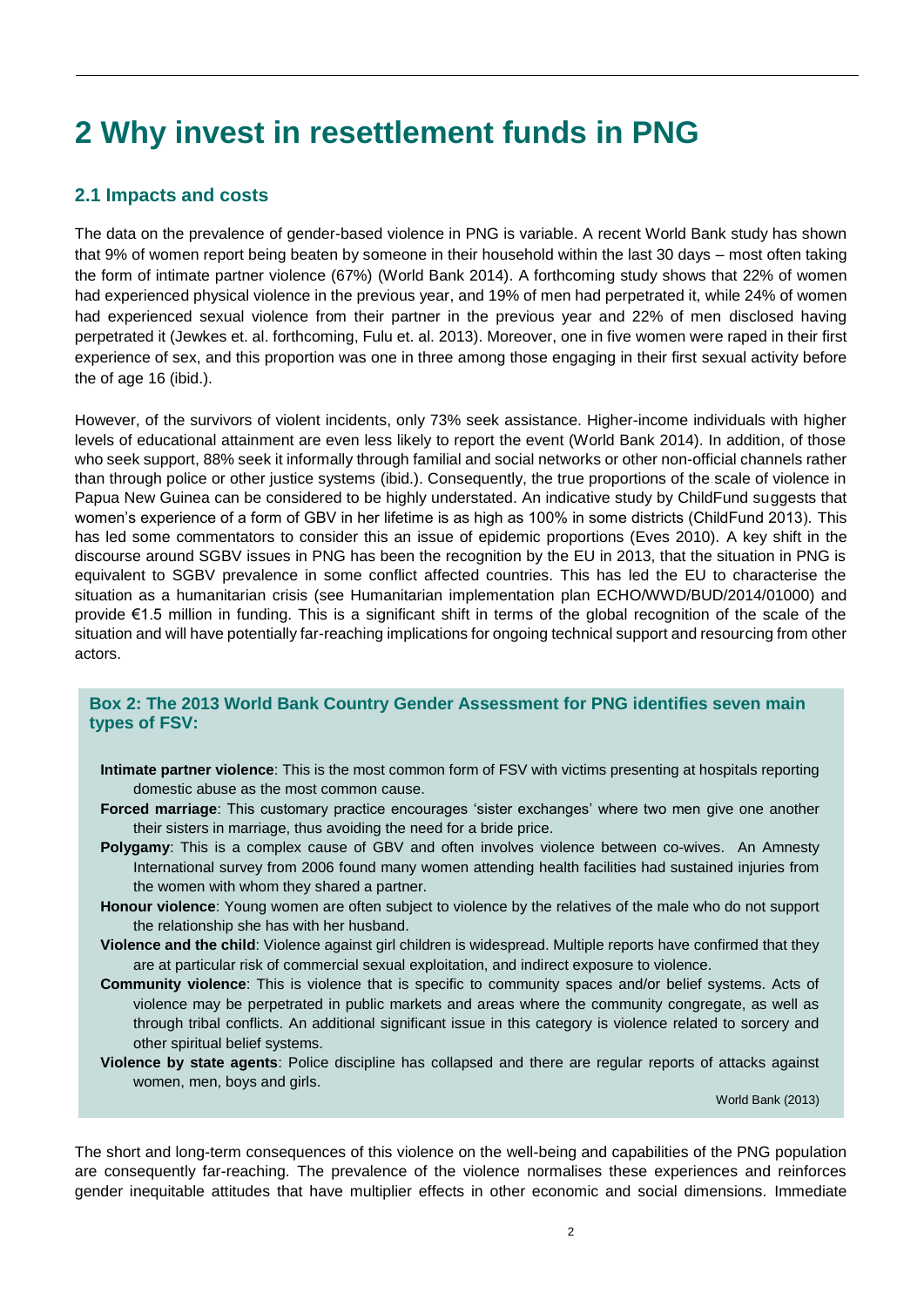impacts include severe trauma – including Post-traumatic Stress Disorder (PTSD), absenteeism from work and lower economic productivity, exposure to HIV and other STD infections, and reduced capacity to negotiate safe sex (UNDP 2013). In the medium term, women who are tested positive for HIV and disclose their test results are exposed to increased risk of violence from partners and other family members (WHO 2004); while men who have sex with men; transgender people; and male, female, and transgender sex workers are at greater risk of genderbased violence due to the high levels of stigma and discrimination (UNDP 2013).

In the longer-term, physical and mental health issues, including disability and HIV+ status and unwanted pregnancies, can have significant multiplier effects on personal and household income, social multiplier effects in terms of inability to undertake an adequate duty of care to children, and the capacity to take advantage of life opportunities. For business, the associated direct costs across the short and long-term can include the absenteeism of the survivor, overtime paid to co-workers or opportunity costs, administrative time and costs of managing victims and/or cost of searching, hiring and training replacement, programmes for preventing and managing SGBV (such as creating safe workplaces, training staff, on-site medical services, and employee assistance programmes such as relocation or separation pay benefits), litigation and court time, compensation payments and reputational costs (Access Economics 2004, Duvvury et al., 2004, Vara 2012).

This paper will review several response mechanisms to these drivers and impacts of SGBV, but in summary, responses in PNG have tended to focus on the immediate term, such as health and short-term security arrangements. Where undertaken, resettlement processes have largely been under-resourced, un-coordinated, challenged by physical access issues, and in some cases, against the interests of survivors of GBV (Amnesty International 2006, Lokuge 2013, Rimbao 2013, Wainetti 2013). Overall, whether resettlement processes are temporary or permanent, increased emphasis on the roles, functions and resourcing available to stakeholders for addressing long-term responses to severe cases of GBV in PNG is vitally necessary.

Overall, the available literature looking at the scope and types of resettlement and repatriation systems, required resources, guidelines, linkages between formal and informal approaches, and lessons for best practices, are largely limited to academic and practitioner outputs in the humanitarian sector – either in conflict, post-conflict or post-disaster situations. This literature has therefore tended to focus on specific global regions and has tended to overlook small island developing states (SIDS), including Papua New Guinea. Furthermore, this literature can be divided into gender-neutral/aware and gender-specific outputs. The indications in table 1, below, provide an overview of this balance.

| Sector and focus/<br><b>Level and output</b>           | Humanitarian:<br>gender-<br>neutral/aware | Humanitarian:<br>gender-specific | Developmental:<br>gender-specific |
|--------------------------------------------------------|-------------------------------------------|----------------------------------|-----------------------------------|
| <b>Global guidance</b>                                 | 00000                                     | 0000                             | OO                                |
| <b>National contexts</b><br>- contextualised<br>guides | OΟ                                        | O                                | O                                 |
| <b>National - PNG</b>                                  |                                           |                                  | (marginal)                        |

## **Table 1: Indicative magnitude of available literature relevant to resettlement and repatriation policy and practice:**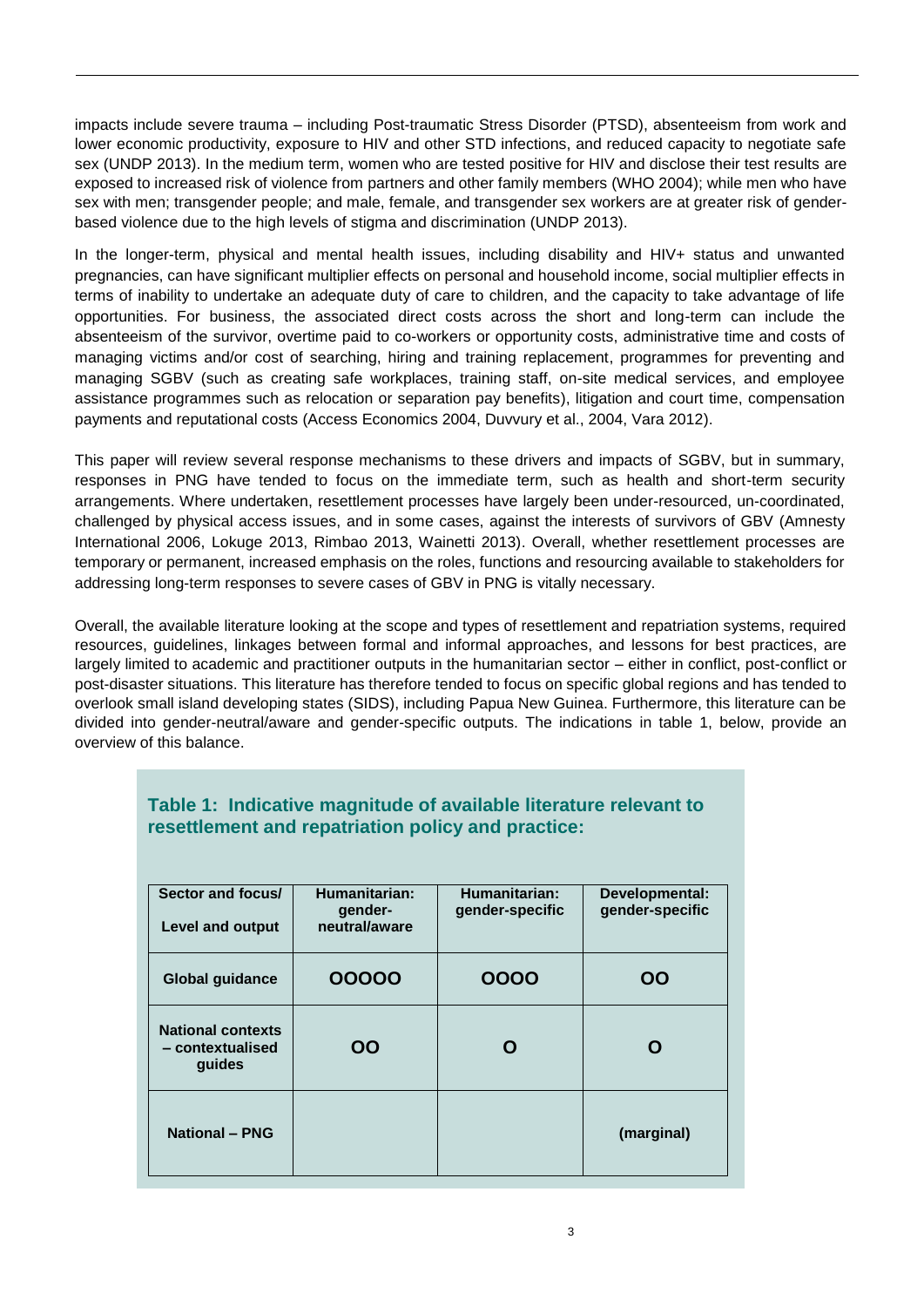Consequently, this paper begins by providing some responses to the five research topics by examining global and national literature and guidelines separate to the PNG context.

## <span id="page-6-0"></span>**3 Documentation on resettlement funds globally**

The majority of available literature and documentation that address the processes concerning resettlement and repatriation are largely focused on global-level guidance documents and toolkits from humanitarian response settings that are either gender-neutral or gender-aware (i.e. they are focused on the concerns of internally and externally displaced populations and acknowledge that women and girls are a key vulnerable demographic in such situations), or gender-specific (i.e. focused guidelines or assessments relevant to the immediate needs and strategic interests of girls of women in these settings). Nevertheless, there remain a variety of guidelines and lessons that may be transferable for actors working in Papua New Guinea where long-term developmental concerns for survivors are more critical.

#### <span id="page-6-1"></span>**3.1 The scope, type and guidelines of resettlement mechanisms**

#### <span id="page-6-2"></span>**3.1.1 Humanitarian: gender-neutral/aware**

A core document that outlines broad approaches relating to resettlement and repatriation at the global level is the UNHCR *[Handbook for Repatriation and Reintegration](http://www.refworld.org/pdfid/416bd1194.pdf)*. This document is a guide for UNHCR staff and partners to plan, implement, monitor and evaluate its activities, and is oriented around mechanisms concerning repatriation, reintegration, rehabilitation and reconstruction – 'the four Rs'.

#### **Box 3: Scope and type of resettlement in the humanitarian sector – 'the four Rs':**

**Voluntary repatriation**: the free and voluntary return of refugees to their country of origin in safety and dignity.

**Reintegration**: the ability of returning refugees (as well as IDPs and others) to secure the necessary political, economic, legal and social conditions to maintain their life, livelihood and dignity.

**Rehabilitation**: the restoration of social and economic infrastructure (e.g. schools, clinics, water points, public facilities and houses) destroyed during conflict in areas of return to enable communities to pursue sustainable livelihoods; or "Actions that enable the affected population to resume more or less 'normal' patterns of life. These actions constitute a transitional phase and can [occur] simultaneously with relief activities, as well as further recovery and reconstruction activities".

**Reconstruction**: the (re)establishment of political order, institutions and productive capacity to create a base for sustainable development.

#### UNHCR 2004

The UNHCR handbook also provides guidance on Disarmament, Demobilisation, and Reintegration – particularly with respect to drawing linkages with the 4R approach to ensure that response programming is coherent and maintains a continuum of care. Crucial accompanying documents to the Handbook are th[e Framework for Durable](http://www.refworld.org/docid/4124b6a04.html)  [Solution for Refugees and Persons of Concern](http://www.refworld.org/docid/4124b6a04.html) (UNHCR 2003), and the [Handbook of Voluntary Repatriation:](http://www.unhcr.org/3bfe68d32.html)  [International Protection](http://www.unhcr.org/3bfe68d32.html) (UNHCR 1996), both of which provide introductions to types mechanisms and approaches that can be used to address the rights and wellbeing of persons in before, during and after transit stages to destinations. These include considerations for rights awareness raising, counselling, registration, monitoring, health, education, and 'burden sharing' during the process. In terms of more detailed guidance, the 'Durable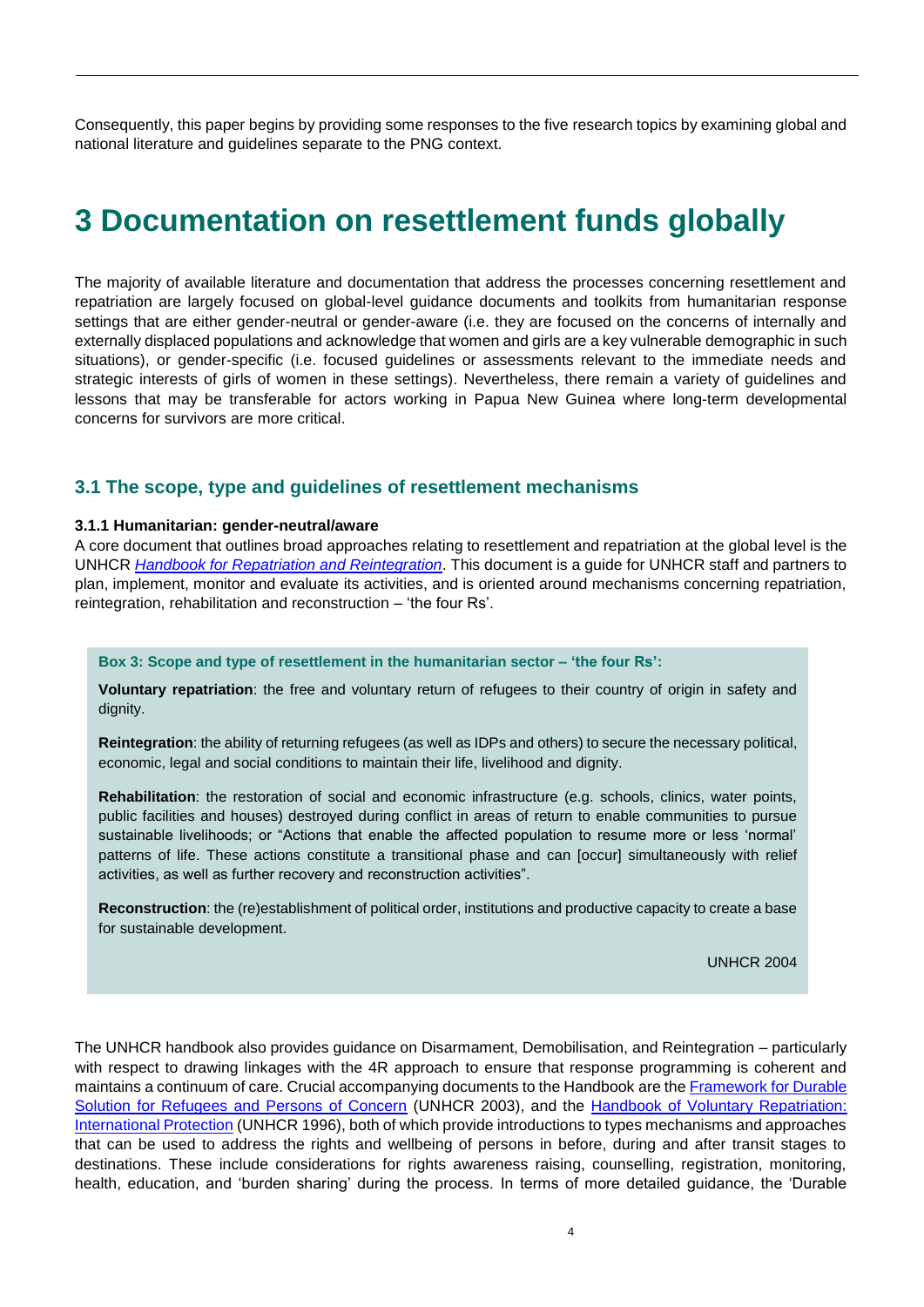Solutions' document provides more (albeit top-level) detail on developing joint implementation and mobilisation strategies for stakeholders addressing SGBV and the roles and official mandates of UNHCR, donors and host governments within existing rights frameworks. However, in terms of detailed guidelines, the Handbook for Repatriation and Reintegration provides the most in-depth detail on general monitoring and evaluation issues – including benchmarks and indicators – some of which may be adaptable for longer-term resettlement concerns. Of particular use is the various components outlining relevant funding mechanisms and modules (Learning module 2) which includes summaries of special appeal processes, trust fund arrangements, cost-sharing, parallelfinancing, pooled-funding, pass-through funding and other technical approaches relating to resourcing.

Outside of the UN official body of literature are a range of assessment and evaluations that can also be drawn upon to guide future policies and practices. These include a host of national-context specific experiences, such as the *[Evaluation of UNHCR's Repatriation and Reintegration programme in East Timor](http://www.alnap.org/resource/3198.aspx)*, 1999-2003 (Dolan and Large 2004). Perhaps the most useful entry points is *[the Evaluation of UNDP Reintegration Programs](http://erc.undp.org/evaluationadmin/manageevaluation/viewevaluationdetail.html?evalid=6162)* (Bonard and Conoir 2013) which summarises experiences of the DRC, Haiti, Cote d'Ivoire, Kosovo, Nepal, Somalia and Sudan. The Internal Federation of Red Cross and Red Crescent Societies also provides a series of relevant discussions on repatriation, including types, practical steps and further reference materials in its [Repatriation](http://www.ifrc.org/Global/Publications/migration/perco/perco-repatriation-en.pdf)  [Guidelines for National RC Societies](http://www.ifrc.org/Global/Publications/migration/perco/perco-repatriation-en.pdf) (1999).

#### <span id="page-7-0"></span>**3.1.2 Humanitarian: gender-specific**

A slightly more marginal body of literature focuses directly on the vulnerabilities and dimensions that are specific to women and girls in humanitarian settings. Arguably chief among these documents is the *[UNHR Handbook on](http://www.refworld.org/docid/47cfc2962.html)  [the Protection of Women and Girls](http://www.refworld.org/docid/47cfc2962.html)* (2008). The handbook outlines various strategies used by the UNHCR and partners to tackle gender-specific displacement challenges, including how to combine rights and community-based approaches, mainstreaming age, gender and diversity (AGDM), the development of individual case management systems and key approaches within partnerships to ensure the protection of women and girls in resettlement processes. It also provides a comprehensive list of 40-50 field practice examples for a range of national contexts – including case studies on lessons for short, medium and long-term reintegration programming activities. It also provides a summary of 'how to respond' guidelines divided by a number of approaches to address SGBV, including voluntary return, resettlement and local reintegration.

The UNHCR has also published an *[Action against Sexual and Gender-based Violence](http://www.unhcr.org/4e1d5aba9.pdf)* strategy (2011) which despite not referring to resettlement or repatriation in detail, nonetheless provides an overview of methods and mechanisms to build on existing SGBV strategies at national levels, data collection, M&E and protecting LGBT persons, including a strategy matrix template (Annex IV), a UNHCR 'Managers Quick Guide – 10 minimum steps to prevent and respond to SGBV' (Annex V), and a further 'SGBV Intervention Toolbox, (Annex VI).

A very useful body of work is available through the Berkeley University Sexual Violence Programme in the form of the *['Safe Havens' qualitative and comparative series](http://www.law.berkeley.edu/files/HRC/SS_Comparative_web.pdf)* (2012). The Sexual Violence Programme undertook a four-country qualitative study of shelter options for refugees and internally displaced persons fleeing sexual and gender-based violence, with detailed standalone country studies on Colombia, Haiti, Kenya, and Thailand. The studies seek to identify and describe shelter models available to refugees, the internally displaced, and other migrants fleeing sexual and gender-based violence, as well as the unique challenges experienced by staff and residents in these settings and explore strategies to respond to these challenges. The papers also examine protection needs and options for particularly marginalized victim groups, such as male survivors, sexual minorities, and people with disabilities. Of particular interest, is the discussion around shelter options, access, protection gaps, coordination and exchange of information in case management, types of exit strategies and methods for follow-up and evaluation.

Other useful documents include the [IASC Guidelines for Gender-based Violence Interventions in Humanitarian](file:///C:/Users/dwalker/Downloads/tfgender_GBVGuidelines2005.pdf)  [Settings](file:///C:/Users/dwalker/Downloads/tfgender_GBVGuidelines2005.pdf) (2005) which includes a checklist relevant for shelter occupants, sample monitoring forms, minimum standards, and a sample incident report form. A UN Women resource on [providing emergency safe shelter](http://www.endvawnow.org/en/articles/1575-provide-emergency-safe-shelter.html) provides several protocols for example emergencies with associated contingencies, detailed procedures and suggested timelines. While this resource focuses on temporary shelter, it nevertheless has several avenues for exploration and adoption for longer-term responses.

The Reproductive Health Response in Crisis Consortium (RHRCC) also provides a resource on [programme](http://www.rhrc.org/resources/gbv_manual_chapters/GBV147-171a%20-%20program%20design.pdf)  [design tools](http://www.rhrc.org/resources/gbv_manual_chapters/GBV147-171a%20-%20program%20design.pdf) which includes: a causal pathway framework, staff recruitment framework, sample job descriptions,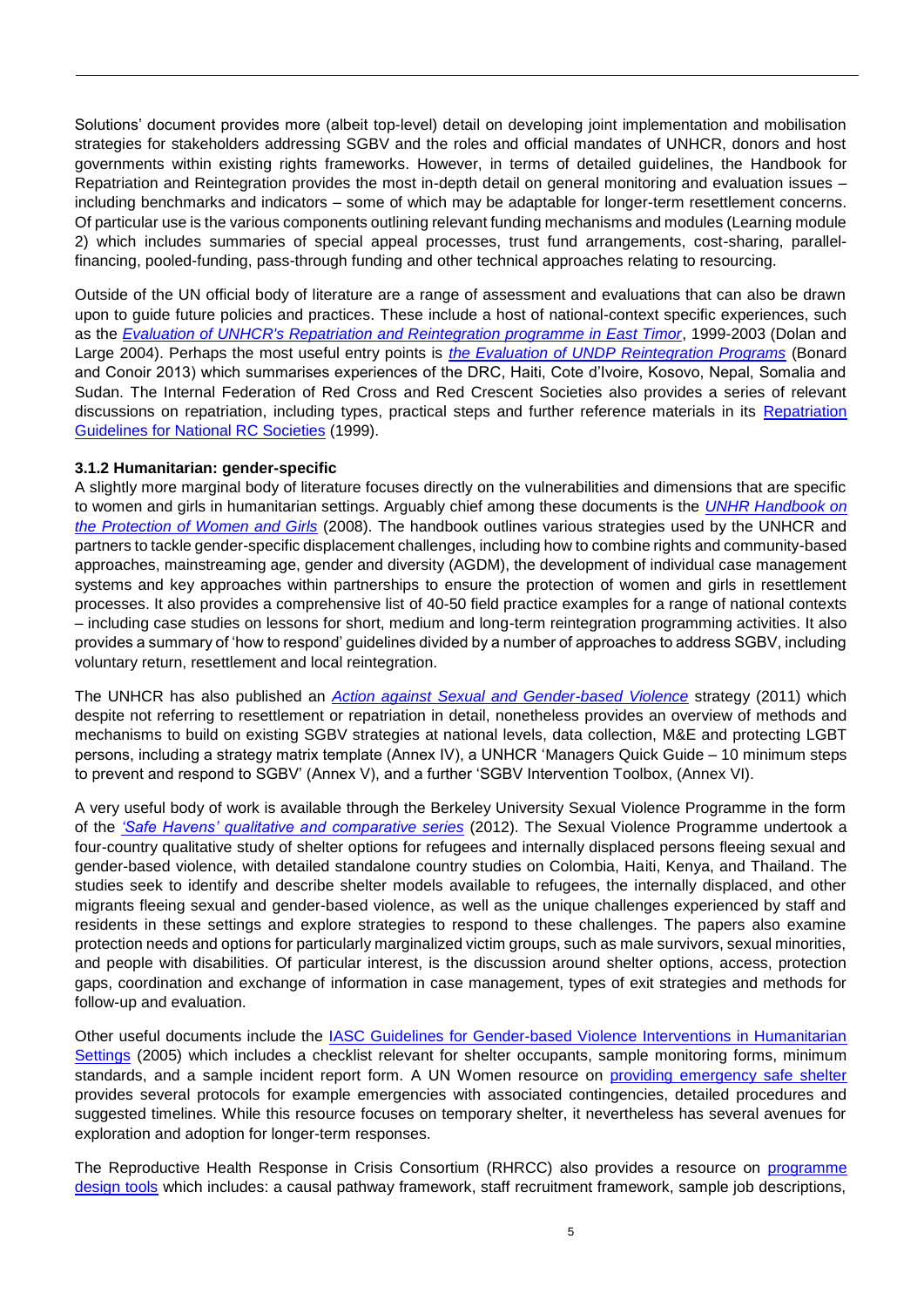a staff screening tool, a pre-hiring interview guide, the rights and responsibilities of GBV programme beneficiaries and employees and a code of conduct.

#### <span id="page-8-0"></span>**3.1.3 Developmental: gender-specific**

As indicated in Table 1, this is a relatively limited body of literature at the global level that specifically addresses longer-term shelter, resettlement and repatriation arrangements and approaches. One potential avenue for further exploration is the [mapping of SGBV work done by Saathi in Nepal](http://www.womankind.org.uk/wp-content/uploads/2012/03/Saathi-Nepal-GBV-Mapping-July-2010.pdf) (Asia Foundation 2010) which provides shelters, short term transit homes, psychosocial counselling, legal counselling, drop-in services, medical support, education, skill training and seed money for economic empowerment. Saathi also runs longer-term residential shelters which support training initiatives, non-formal education, seed money, connections with survivor support groups and other reintegration support to its clients. The only other realistic current alternative for obtaining any detail on resettlement approaches with respect to non-humanitarian settings is through the health sector, for example through the review of *[Health-sector responses to intimate partner violence in low-](http://www.who.int/bulletin/volumes/86/8/07-045906/en/) and middle-income [settings: a review of current models, challenges and opportunities](http://www.who.int/bulletin/volumes/86/8/07-045906/en/)* (Colombin, et. al. 2008). This review briefly examines and refers to examples from Latin America, Kenya, Malaysia and the Dominican Republic where shortterm shelter issues are addressed in relation to primary care services. The paper also provides a useful model of the potential entry points for delivery of health care to abused women and systems of referral for effective integration (see also *[Addressing gender-based violence through USAID's health programs a guide for health](http://www.prb.org/igwg_media/GBVGuide08_english.pdf)  [sector program officers](http://www.prb.org/igwg_media/GBVGuide08_english.pdf)* (2008) which discusses low-cost alternatives to shelters, such as support groups and other informal systems, in resource poor settings).

A more general introduction to GBV responses is provided in *[Preventing and Responding to Gender-based](http://www-wds.worldbank.org/servlet/WDSContentServer/IW3P/IB/2005/06/28/000112742_20050628084339/Rendered/PDF/wps3618.pdf)  [Violence in Middle and Low-income Countries: A Global Review and Analysis](http://www-wds.worldbank.org/servlet/WDSContentServer/IW3P/IB/2005/06/28/000112742_20050628084339/Rendered/PDF/wps3618.pdf)* (Bott et. al. 2005), with an outline of several multi-sectoral objectives and strategies to address SGBV, including laws and policy areas on legal aid, institutional reform and training of judiciary and response services, and community mobilisation and engagement. Similarly, the World Bank provides several documents on [Sectoral Operational Guidelines](http://web.worldbank.org/WBSITE/EXTERNAL/TOPICS/EXTGENDER/0,,contentMDK:20820937~menuPK:2246270~pagePK:210058~piPK:210062~theSitePK:336868,00.html) in the areas of health, education, justice and multi-sector responses, but these provide limited detailed focus on the longer-term issues concerning case management. The [World Bank guidelines \(2006\) for impact or outcome evaluations](http://siteresources.worldbank.org/INTGENDER/Resources/UNIFEMEvaluationGuidelinesFinal.pdf) (2006) also provide more concrete examples for expanding existing M&E systems on resettlement programmes.

### <span id="page-8-1"></span>**3.2 Linkages between formal and informal resettlement initiatives**

In protection intervention situations, the connections between formally mandated actors and informal actors through kinship and other social support networks are rarely clearly articulated given the complexity of this interface, the uncertainty over professional roles, and constrained resources. This is an issue that is equally common in the child protection literature (Myers and Bourdillon 2012). The literature on SGBV at global and national levels is no different, although some indicative references to potential operations can be found in the humanitarian response literature.

The *[UNHR Handbook on the Protection of Women and Girls](http://www.refworld.org/docid/47cfc2962.html)* (2008) provides a detailed section on a rights- and community-based approach to addressing SGBV which emphasises the importance of recognising the existing resilience, capacities and resources of informal community networks, and suggests that while it is challenging to map, monitor and evaluate relationships, an internal strategy and guidelines are required to engage with these stakeholders appropriately. This may include ensuring commitments are due diligence are maintained, and the minimum 'do no harm' standards are addressed when community members temporarily house survivors of SGBV during crisis response, transit or at destination. Such guidelines should recognise the 'normalisation' of violence, and that community referral networks and associated guardians may not always necessarily act in the best interests of the SGBV survivor. At this level, it should also be recognised that practitioners may be tempted to exhibit 'cultural relativism' and be challenged by their own social norms in fulfilling the responsibilities of the rightsholder. Consequently, the handbook emphasis that practitioners must be intimately aware of social norms context in which they operate in order that they are prepared for some of the practical challenges that they may have to face at grassroots level.

The *['Safe Havens' qualitative and comparative series](http://www.law.berkeley.edu/files/HRC/SS_Comparative_web.pdf)* (2012) provides similar guidance on community buy-in, including: seeking support from community leaders and establishing long-term linkages with relevant religious and cultural leaders at national and local levels, being aware of the level of continued risk involved for the SGBV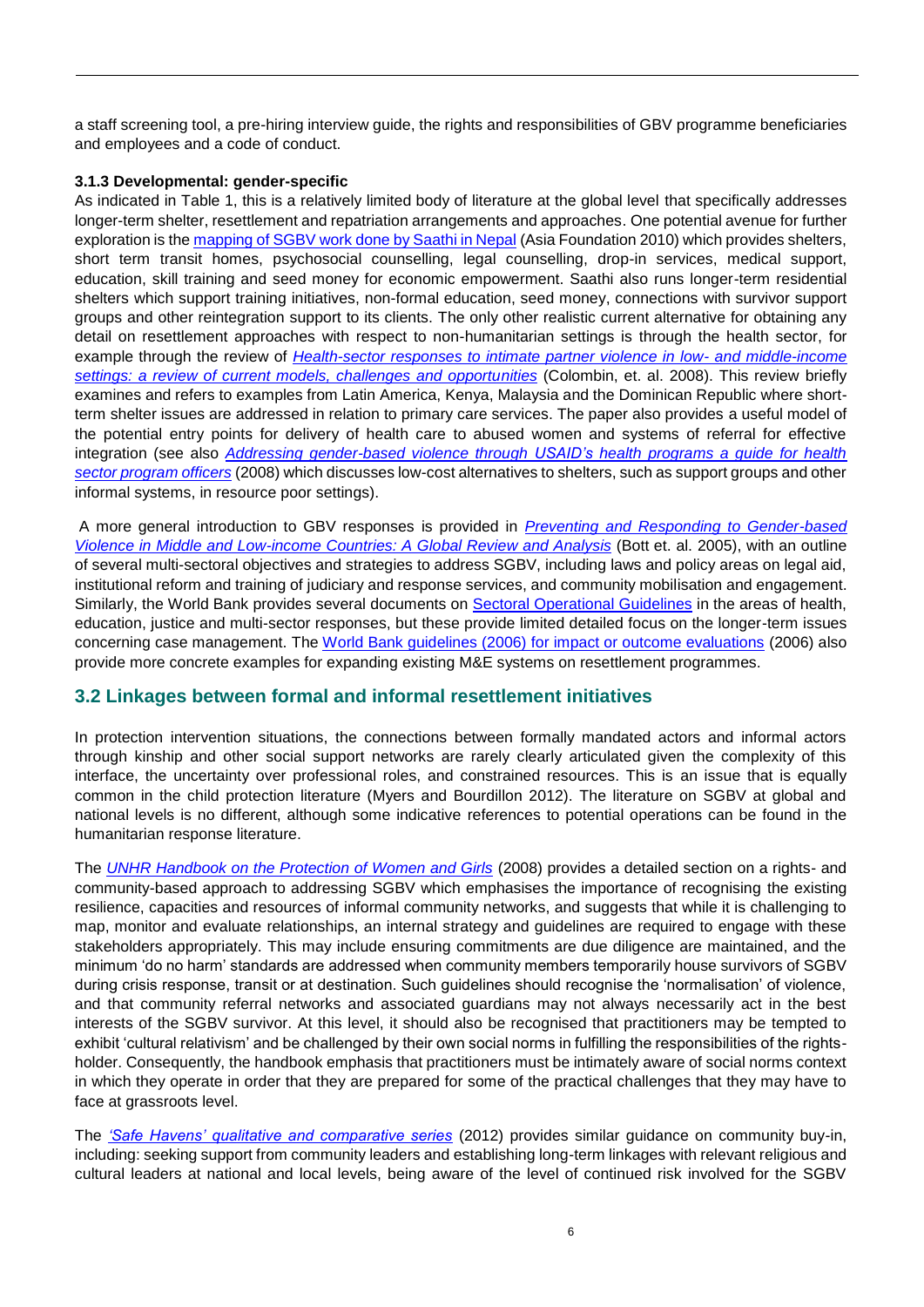survivor (low, medium, high) and responding appropriately (e.g. low-risk situations having a greater likelihood of short and long-term benefit to all parties if they are dealt with in situ). In medium-risk situations, intervening parties have a stronger role to play in gauging the continued risk to the SGBV survivor and conducting an assessment of the informal structure(s) capacity to support the survivor. The USAID document *[Addressing gender-based violence](http://www.prb.org/igwg_media/GBVGuide08_english.pdf)  [through USAID's health programs a guide for health sector program officers](http://www.prb.org/igwg_media/GBVGuide08_english.pdf)* (2008) also provides some limited overview of the role of health actors in developing informal support networks that can provide psycho-social and other recovery and rehabilitation roles for survivors of violence.

## <span id="page-9-0"></span>**3.3 Lessons and options are available to inform initiatives**

As has been shown, the majority of lessons relevant to resettlement schemes are limited to the humanitarian sector. The *[Evaluation of UNDP Reintegration Programs](http://erc.undp.org/evaluationadmin/manageevaluation/viewevaluationdetail.html?evalid=6162)* (Bonard and Conoir 2013) provides a summary of best practices and lessons from a multi-country study. A key learning points from this study are that certain inter-agency coordination efforts do not necessarily optimise SGBV responses. Structurally integrated units that work across immediate response to long-term settlement under a single managerial structure can contribute to delays in implementation of response mechanisms, a clash of organisational cultures and management inertia that undercut adequate reform. Instead, where interagency coordination managed to capture comparative advantages of organisations through lighter and less demanding mechanisms, responses to SGBV incidents were more immediate and effective. Consequently, evidence from the study suggests that 'non-structural integration with clear lines of "control and command," shared and jointly planned expertise and resources' lead to best results.

The authors also emphasise the critical lack of support for sound and reliable M&E tools and basic case management systems, including the technical capacity and resources to maintain them. More specifically, without opportunity mapping and assessment of SGBV survivors, training programme relevance is limited, as it is not linked to the individuals' needs nor market demands. Thorough employment opportunity, market, and economic recovery assessments at the local level significantly increases the chances of the socio-economic reintegration and rehabilitation of survivors.

The *['Safe Havens' qualitative and comparative series](http://www.law.berkeley.edu/files/HRC/SS_Comparative_web.pdf)* (2012) provides more detail on shelters specifically, including dealing with the 'then what?' concerns. The papers therefore have a relatively significant focus on exit strategies, including the issue of continuous relocation in temporary shelters while awaiting permanent resettlement, income-generating and vocational support, financial assistance, ongoing access to programme support and ongoing community engagement. Examples for such activities are provided with respect to case studies in Colombia, Haiti, Kenya and Thailand, but there is no emphasis on assessing and promoting 'best practice' per se.

The *[Preventing and Responding to Gender-based Violence in Middle and Low-income Countries: A Global Review](http://www-wds.worldbank.org/servlet/WDSContentServer/IW3P/IB/2005/06/28/000112742_20050628084339/Rendered/PDF/wps3618.pdf)  [and Analysis](http://www-wds.worldbank.org/servlet/WDSContentServer/IW3P/IB/2005/06/28/000112742_20050628084339/Rendered/PDF/wps3618.pdf)* (Bott et. al. 2005) document provides a list of promising approaches, typical pitfalls and problematic scenarios encountered in practice. These are divided by justice, health, education and multi-sectoral areas, and while potentially useful for wider policy and programme responses to SGBV, do not have a specific focus on resettlement or repatriation outcomes.

Finally, the Asia Foundation *[Preliminary Mapping of Gender-based Violence](http://www.womankind.org.uk/wp-content/uploads/2012/03/Saathi-Nepal-GBV-Mapping-July-2010.pdf)* , while not providing a summary of best practice, is still a useful resource in examining some potential recommendations to; government (such as the need for increased understanding of the limits of mediation activities and the need for a continuum of care); to NGOs (the need for more comprehensive, carefully documented research on GBV, to know whether women are experiencing more violence in some areas than in others, or whether they are reporting it more often and why) and donors; (increased emphasis on approaches to long-term support for SGBV survivors in resource poor settings).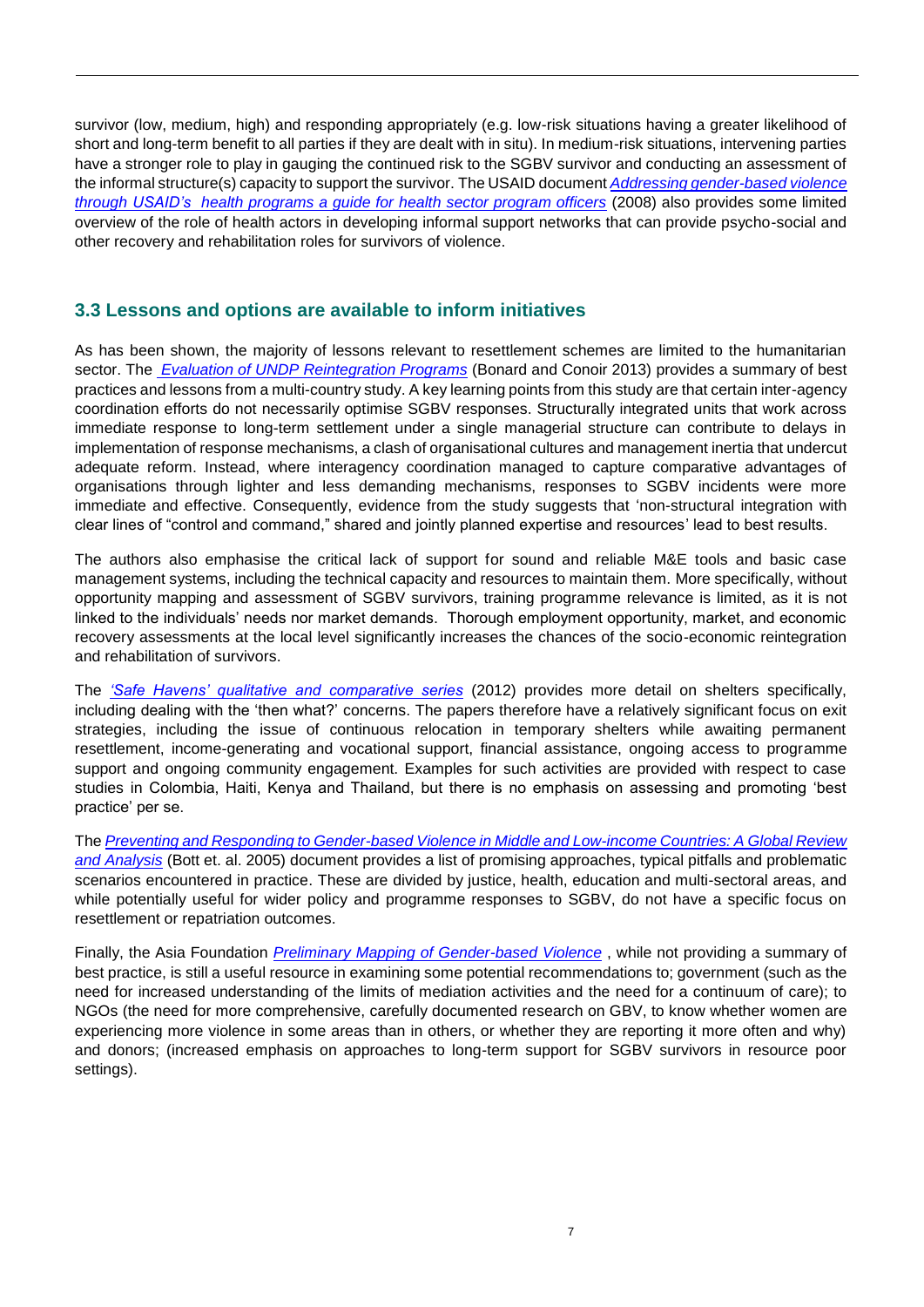## <span id="page-10-0"></span>**3.4 Role of business**

Examples of best practice or recommendations which involve private sector actors are non-existent in the literature reviews. The [Handbook of Voluntary Repatriation: International Protection](http://www.unhcr.org/3bfe68d32.html) (UNHCR 1996), as do supporting UN documents, provide general guidance on systematic approaches to the coordinating of response activities. The handbook outlines differences in the mandate, comparative advantage, scope and criteria of intervention, and relevant linkage with other actors (page 117) but the private sector is not included in this list. The handbook also notes that funding modalities for transition–recovery activities are still not well developed and that few countries have established transition funding mechanisms. The challenge is to combine the flexibility and rapidity of disbursement with concerns for long-term sustainability. An additional problem is the multiplicity and uncoordinated fundraising initiatives of different UN agencies.

A potentially useful series of resources are being developed by ODI's Humanitarian Policy Group in the form of new [case studies examining the role of the private sector in humanitarian crises.](http://www.odi.org.uk/projects/2738-humanitarian-private-sector-engagement) While these case studies are looking at large-scale, rapid and protracted humanitarian crisis situations in Kenya, Syria, Jordan and Indonesia, they may provide some insights and recommendations – particularly given the new 'crisis status' of the SGBV situation in PNG. Main barriers to engagement between private sector, government and non-government actors are considered to be lack of knowledge about one another's capabilities and needs, the potential range of possible collaborations, and the costs of both action and opportunity costs of inaction. Private sector actors have also been frustrated with unclear lines of authority and decision-making structures within and between multilateral organisations, NGOs and government actors.

## <span id="page-10-1"></span>**4 Resettlement funds in PNG**

### <span id="page-10-2"></span>**4.1 The scope, type and guidelines of resettlement mechanisms**

An indicative mapping of the implementing International NGOs in Papua New Guinea with respect to SGBV shows that Oxfam Australia, Medecines Sans Frontiers, Amnesty International, World Vision, the Case Management Centre (CMC) and ChildFund are currently or recenty active. The Digicel Foundation and Barrick Gold (with Porgera Joint Ventures) and Exxon are also active from the private sector, but these activities are, as yet, unmapped.

Medicines Sans Frontiers, in commitment with their mandate, has focused on immediate health response concerns to SGBV survivors, but has also provided broader recommendations on referral structures (MSF 2010). Amnesty International continues to act as a human rights watchdog in association with the International Human Rights Centre of Australia, while ChildFund is scaling up its work across 19 villages in the Central Province. This work will entail provide medical assistance (preventing HIV/AIDS, pregnancy, sexually transmitted infections, etc); provide counselling and referrals; supporting women to report incidents of violence and equip them with medical certificates, if required; provide information on women's legal rights and services that can assist them; and train 50 village health volunteers to treat and support women more effectively. World Vision is implementing projects such as Ol Meri Igat Namba (OMIN) tackling SGBV through women empowerment, referral actions and addressing HIV/AIDS related issues. WV has also released studies and reports in relation to SGBV.

The only non-governmental actors seen to be working specifically on shelter initiatives are the Digicel Foundation, Barrick Gold and Oxfam Australia. The Digicel PNG Foundation set up three safe houses offering short-term accommodation to women and children who are subjected to family and sexual violence (FSV) and has developed a memorandum of understanding in this respect with UNICEF, the Consultative Implementation and Monitoring Council (CIMC) and the Institute of National Affairs. The Foundation has also partnered with CIMC to facilitate counselling training for staff working in these shelters. Barrick Gold Corporation and Porgera Joint Ventures collaborate to respond to complaints of violence against women at the Porgera mine in PNG. They implement community initiatives by working with partners to raise awareness of women's rights, build capacity of communitybased organisations and improve resources and services available to women affected by violence in the Porgera community.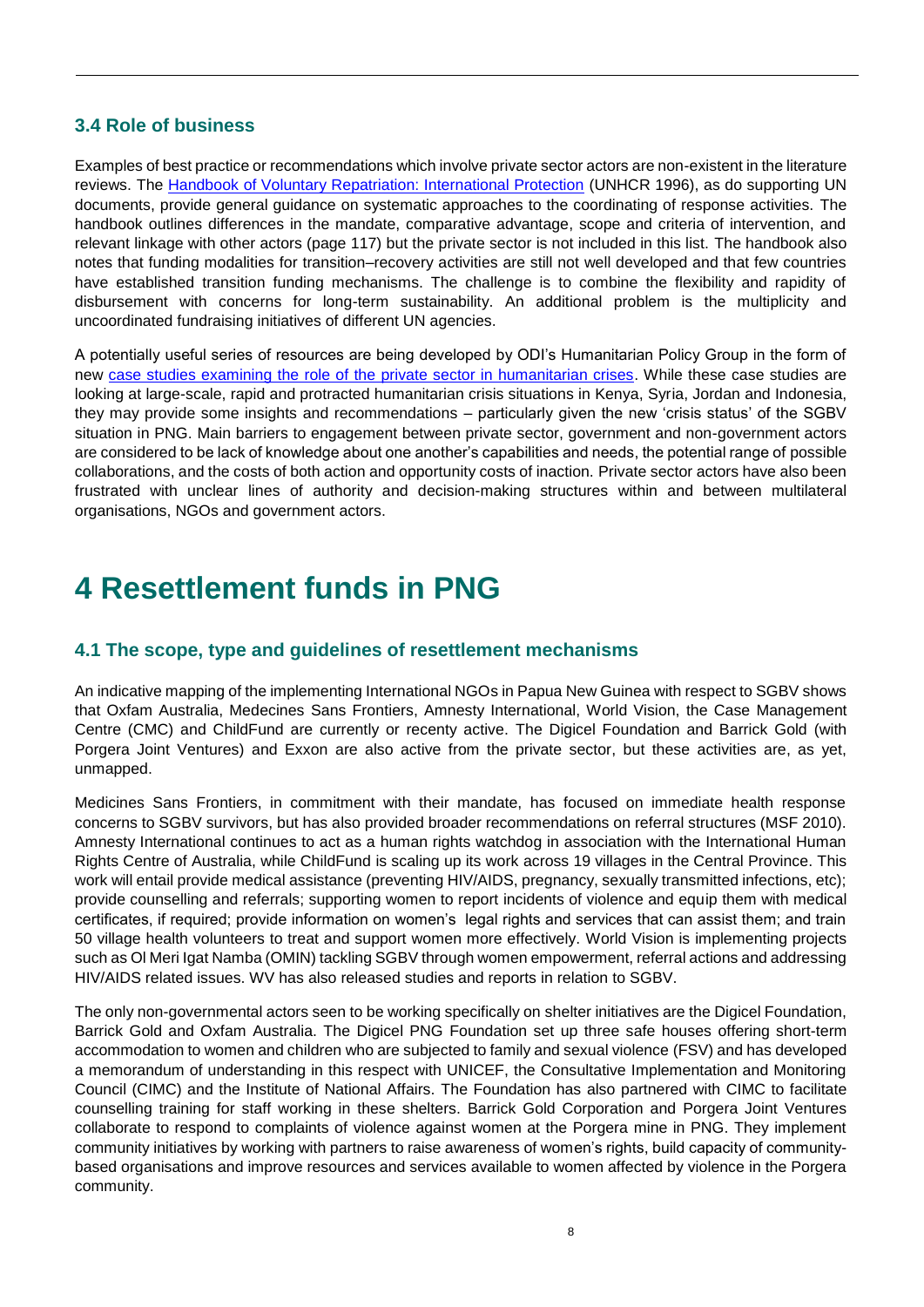Oxfam Australia is considered to be a major conduit of funding, technical support and coordination activity on responses to SGBV in PNG<sup>1</sup> as part of its global Ending Violence Against Women (EVAW) programme. This work includes a specific and new stream of work on resettlement initiatives for SGBV survivors (see Box 4).

#### **Box 4: Outline of Oxfam's EVAW activities in PNG**

The EVAW Program provides support for those subject to, or at high risk of, violence in all its manifestations. This support is provided through local partners and extends to the provision of crisis services including counselling, safehouse accommodation, paralegal advice, and referral to specialist service providers. To address the underlying causes of violence, the EVAW Program also funds outreach sessions targeting men and boys in violence hot spots. Between July 2013 and December 2013, over 10,000 people benefited from the EVAW Program. There are some situations where the violence being experienced is so serious and sustained that the only appropriate course of action is to repatriate the survivor. The need for repatriation is often brought into sharp relief in cases involving sorceryrelated violence. In these cases there is usually a direct threat to life and repatriation is seen as the most appropriate course of action.

Through forthcoming research, Oxfam aims to build an evidence base around the scope and nature of repatriation services to support Oxfam and partners to conduct advocacy initiatives with Government specifically to: (1) fund additional repatriation services; (2) establish common criteria and guidelines to regulate the provision of such services; and (3) construct a purpose-built 'safe house' facility in the Highlands for survivors of violence as foreshadowed in the Government's Medium Term Development Plan. The conduct of the research will also indirectly support other related advocacy objectives including raising general awareness, with Government officials, around the repeal of the Sorcery Act.

#### Oxfam (2014) and personal communications

Oxfam works with eleven partner organisations in PNG on responses to SGB – including associations with Amnesty and ChildFund. Oxfam provides a call-down fund for these actors on the basis of applications, all of which are assessed on the basis of whether the situational risk for the eventual beneficiary is high, medium or low-risk. As discussed. The organisation has also recently been awarded a \$3 million grant, to be implemented over 3 years, for Oxfam's broader workstream in PNG. The organisation has so far managed to implement 70-80 resettlement initiatives from a small repatriation fund, supporting over half of the 9 safe houses in the PNG as part of this process. Oxfam is currently relying on basic and internally developed guidelines and criteria in these activities – although its current research (see Box 4) aims to systematise and expand its knowledge base on these matters.

A key partner for Oxfam is the PNG Family and Sexual Violence Case Management Centre (CMC) - a new PNGbased non-governmental organization managed by a committee of PNG and Australian stakeholders, in partnership with the Australian National University. The organisation is currently in its preparatory phases, and will commence work in Lae in 2014, with technical and financial support from Oxfam.

There are also quasi-autonomous NGOs that have roles at national level. Most notably, the Family and Sexual Violence Action Committee (FSVAC) is the leading national agency that promotes awareness and conducts training on various aspects of SGBV. It develops and circulates legal literacy informational brochures and posters, and conducts national awareness campaigns. The FSVAC develops and coordinates para-legal services, FSV awareness raising, counselling and training, as well as distributes funding to a network of provincial FSVAC partners to facilitate their own awareness activities within the community.

## <span id="page-11-0"></span>**4.2 Linkages between formal and informal resettlement initiatives**

Given the activities of Digicel, as well as the ongoing and expanding work of Oxfam and its partners, the issue of liaising with informal networks during resettlement processes in PNG is only likely to increase. As much of this work is relatively new, there are no evaluations or performance assessments of due diligence in relating and

<sup>1</sup> Personal Communication – Phillippe Allen, Country Director, Oxfam PNG Country Office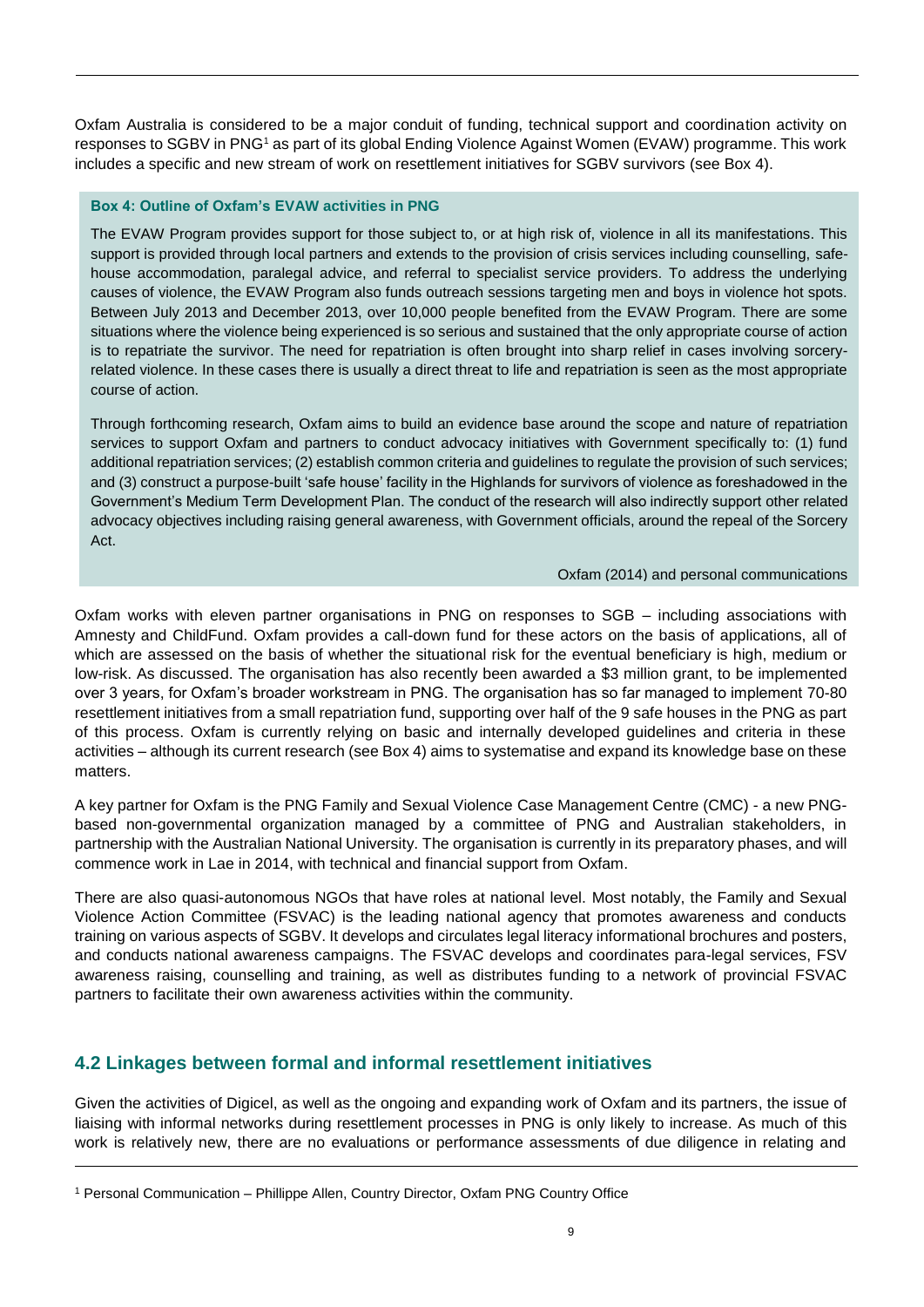following-up cases with informal support networks. This is also partly a result of limited funding, resources and technical expertise in this area and remains a key knowledge gap.

Some 'Provincial Councils of Women' provide support for gender-based violence survivors, such as in East Sepik. A new approach seen in an urban settlement near Port Moresby is a self-help refuge set up and run by a group of local women to meet their own needs. However, where safe havens exist, demand for accommodation is greater than what can be provided given the limited resources of informal actors (UNDP 2013).

## <span id="page-12-0"></span>**4.3 Lessons and options are available to inform initiatives**

Lessons and recommendations to address severe and complex cases of SGBV in PNG that require resettlement responses are limited to informal feedback through conversations with Oxfam Australia and the resources available on the **CMC** website, supported by the Australian National University.

An informal review of costs in Oxfam Australia has shown resettlement fees for a single local transfer to total approximately 400 Kina (\$150), while an inter-island / international transfer can exceed 1700 Kina (\$650). In the past year, Oxfam has conducted 70-80 resettlements. Given that approximately 70% of women report occurrences of SGBV, the need for these services is likely to be considerably higher if women are informed of their rights, assured of their security and appropriately supported in the resettlement process.

Information from the CMC/ANU website and resources shows several key lessons to take forward that, while not applying directly to resettlement concerns, will nonetheless have significant bearing on effective implementation in the future. The first issue concerns the technical capacity of case management staff in NGOs, police officers and magistrates to process interim protection orders effectively and efficiently. The Lae district office, for instance, currently issues seven protection orders per month, while village court magistrates process over 40 through the common law system. The disconnect between these processes demonstrates a lack of coordination and clarity regarding lines of responsibility and accountability that need to be improved to ensure resettlement processes for SGBV survivors are logged at local and national levels. This in turn provides the initial basis for constructing and maintaining adequate M&E systems that are currently under-managed.

Secondly, the expanded role of the common law and informal systems for protecting SGBV survivors should be mapped and recognised in order tap lessons, but also for management purposes to ensure activities are within the mandate of these systems. Thirdly, Medecins San Frontieres has conducted extensive primary and secondary (psychosocial and referral support) services in Lae city over the past 3 years, recording up to 14 000 cases. This is a magnitude of prevalence and support structures several times higher than elsewhere in PNG, and this provides an opportunity to invest in more comprehensive research regarding promising practice and investments into providing more comprehensive longer-term resettlement programmes. The CMC is currently undertaking this role with the arrival of new funding support from DFAT, but associated stakeholders can also add resources and technical services to support its activities.

Finally, from a governance and sustainability perspective, there continue to be concerns about the role of the PNG government in facilitating support to address SGBV – including resettlement programmes. The vast majority of resources have historically been provided by international donors in the form of service delivery, with technical capacity building taking an ad hoc and secondary role. Statements from Amnesty (2006), MSF (2010) and the FSVAC declare that this is not only a resource allocation issue, but also an implementation concern given that even meagre resources to address SGBV are not reaching destination service providers at local level. This has often led to the implementation of informal 'cost recovery' fees – including charging for protection orders, fuel for transport, and basic subsistence.

### <span id="page-12-1"></span>**4.4 Role of business**

According to available online literature and resources, the role of the private sector has been almost comprehensively under-utilised in providing support to prevent and responses to SGBV in PNG. This is notable in ECHO's Humanitarian Implementation Plan, as well as NGO statements, reports and workstreams. In practice, informal linkages exist. UNICEF and Digicel, for instance, have established MOUs regarding the resourcing of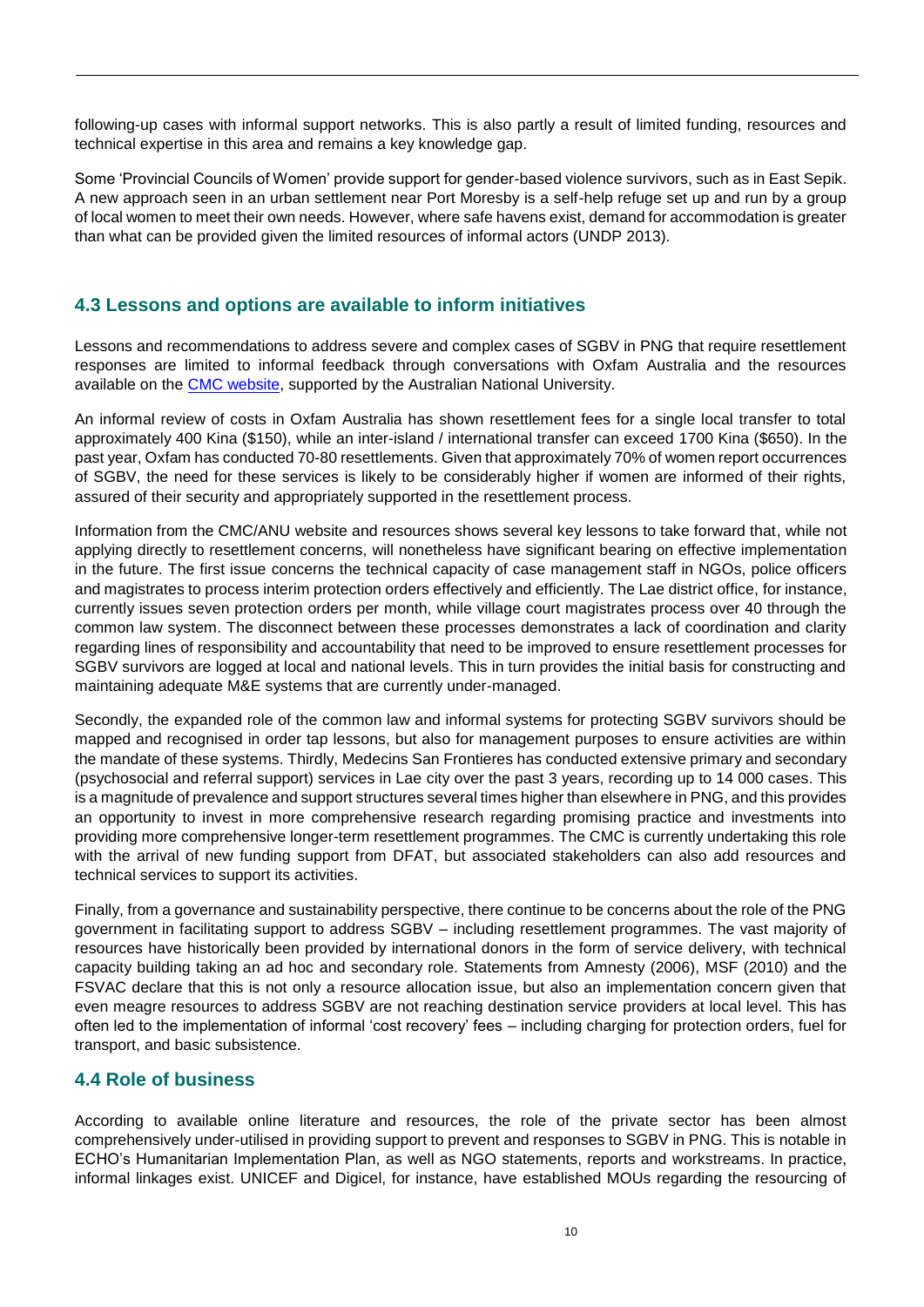safe houses and other technical support for training staff. As a key actor in PNG, Oxfam is itself constrained from receiving funds from extractive industries but is interested in working with the PNG chamber of commerce as a convenor to liaise with private sector actors to ensure activities are, at a minimum, mapped and coordinated at a basic level.

## <span id="page-13-0"></span>**5 Conclusions and recommendations**

Given the prevalence, severity and protracted nature of SGBV violations in PNG, as well as the increased recognition of these dimensions from both development actors and more recently the humanitarian sector, the imperative for coordinated and well-evidenced responses to the situation has never been higher. However, the indicative magnitude of available literature relevant to resettlement and repatriation policy and practice, as shown in table 1, suggests there are several opportunities to learn from established guidelines and best practices in the humanitarian sector, combined with significant gaps in the longer-term development literature – particularly at national level in PNG. A first step in addressing this issue will require a more detailed mapping of the documents outlined in this paper in order to extract and contextualise approaches and guidelines for action in PNG. Such approaches and guidelines will need to be communicated and validated with national stakeholders – potentially through a series of participatory workshops. Oxfam will itself be conducting a mapping of relevant materials in this regard, but will require the active engagement of critical actors, such as the FSVAC, the CMC and DFAT.

This mapping and further coordination activity on the development of resettlement schemes should be cognisant of the fact that there are informal networks of support for SGBV survivors, as well as formal mechanisms. Limited guidance is available in even specialist literature in this regard, but commitments to due diligence and guidelines that prioritise a 'first do no harm' approach can be collectively established and shared widely with appropriate stakeholders. These guidelines can specify rapid assessment methods and M&E measures to determine the appropriateness of resorting to informal network support – both in relatively resource rich and resource constrained environments. A starting point for such lessons may be the 'Provincial Councils of Women' which provide support for gender-based violence survivors in East Sepik, as well as other unmapped self-help refuges in PNG.

Forthcoming mapping activities and responses also require a more detailed mapping and contextualisation of global lessons and promising practice with regard to resettlement schemes. Given that there is limited available literature from the humanitarian sector, and to a lesser extent the development sector, it is likely that the best value will be obtained through a series of key informant interviews with relevant policymakers and practitioners in both PNG and elsewhere. Key actors for consultation in PNG for the development of more systematised case studies are considered to be the FSVAC, the new CMC centre, Oxfam (and partners), and MSF. However, lines of communication should also be established at a global level – possibly through the development of an expert panel or steering committee coordinated through DFAT, as well as with ECHO humanitarian units to ensure that new funding TORs and implementation activities are drawing upon the best available evidence for appropriate action. A priority focus in taking these forward should be on developing sustainable support systems, given that the vast majority of responses to SGBV in PNG are funded externally, and that these responses have historically focused on service provision rather than long-term infrastructure and technical skills development.

Finally, the role of the private sector and businesses in supporting resources and coordination of resettlement schemes in PNG needs to be more widely discussed and clearly articulated between NGOs, government and donors. This review has shown that while no concise or specific material exists on this subject internationally, there remain some guidelines regarding the existing mandate and comparative advantage of non-business actors that can be taken forward for discussion with private sector actors. ODI's Humanitarian Policy Group also has a series of broader case studies regarding the involvement of private sector actors in humanitarian situations that can be drawn upon and adapted to context in PNG. In terms of current activities in PNG, most engagements with businesses are informal and opportunistic. The fact that Digicel and UNICEF have an established MoU on shelter support shows promise for further engagements on resettlement schemes. Conversations with these parties about the MoU can be undertaken and shared with relevant stakeholders at national level to assess whether the process was effective and can be replicated. These discussions should also take advantage of mapping the informal connections between business, NGOs and government actors to discern whether there is scope for formalising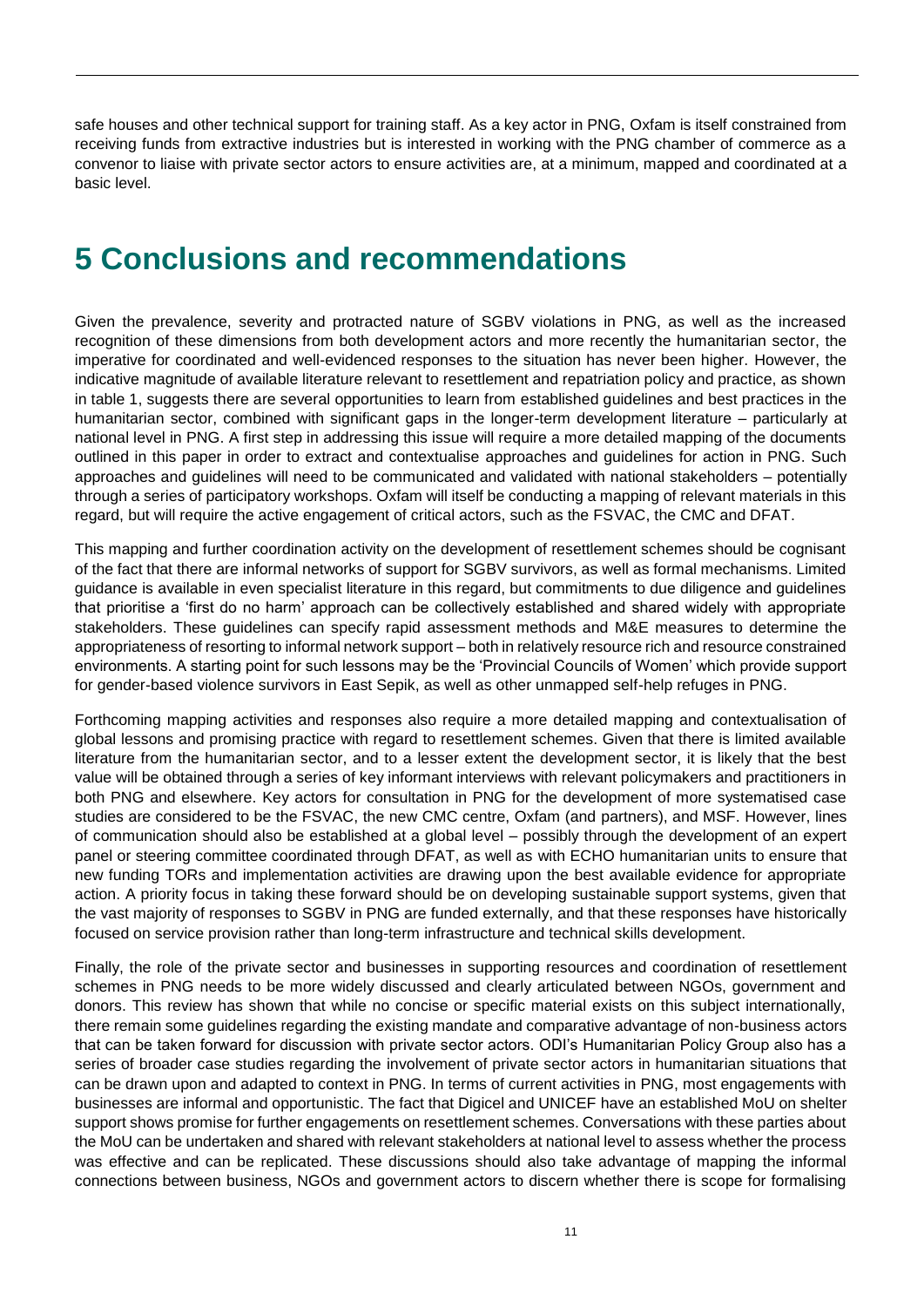these linkages, and expanding collective support specifically for resettlement schemes. The publication on assessing methods to cost the implications of SGBV to businesses in PNG (Williams 2014) will be a crucial resource to convince private sector actors that there is scope for a business case to be made regarding the involvement of business in this regard.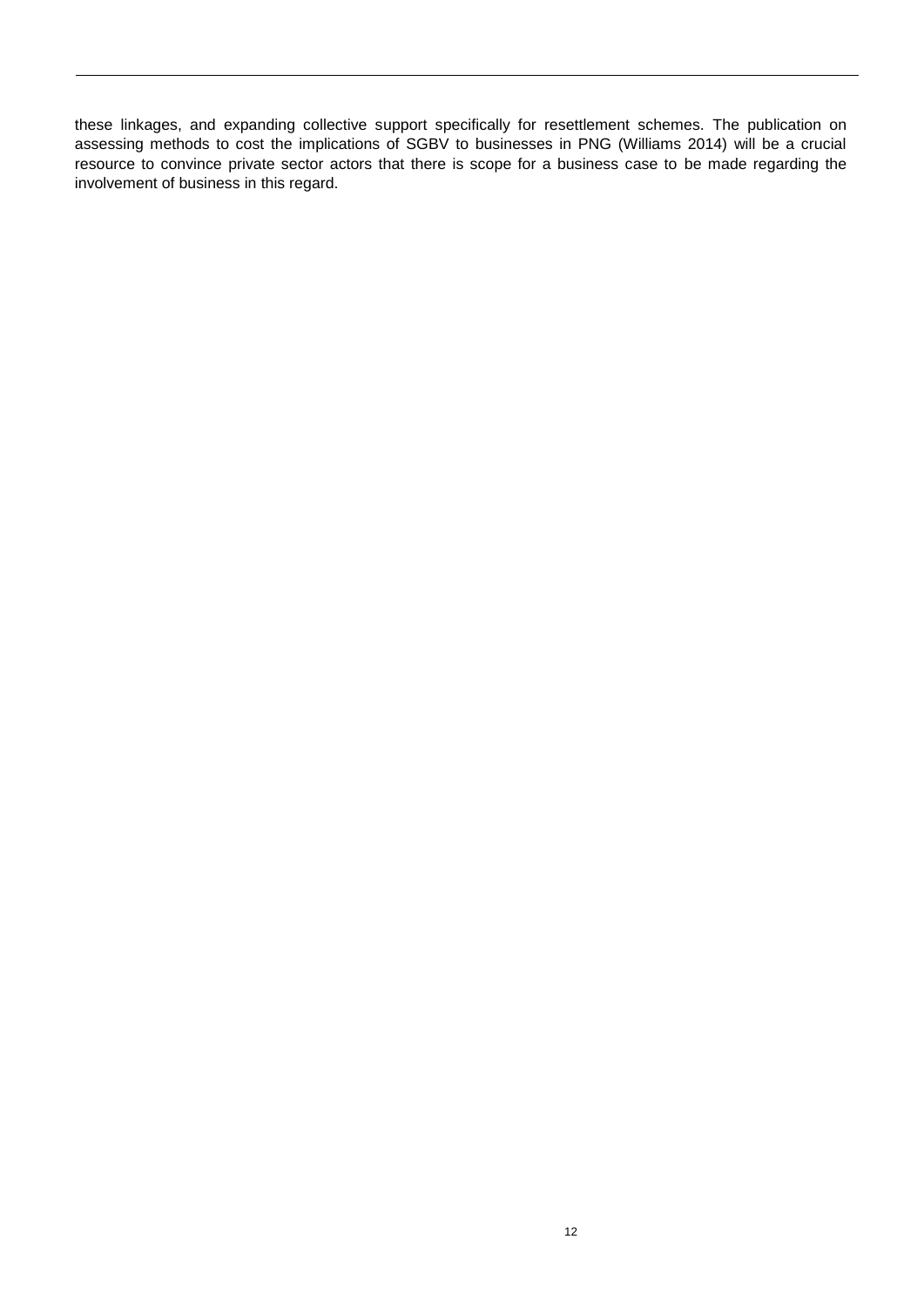## <span id="page-15-0"></span>**References**

Access Economics (2004) The Cost of Domestic Violence to the Australian Economy. Partnerships Against Domestic Violence, Access Economics.

Amnesty International (2006) Papua New Guinea: Violence Against Women: Not Inevitable, Never Acceptable!

Asia Foundation (2010) Preliminary Mapping of Gender Based Violence in Nepal (DFID-Saathi)

Bonard P. and Conoir Y. (2013) Evaluation of UNDP Reintegration Programs

- Bott, S., Morrison, A. and Ellsberg, M. (2005) Preventing and responding to gender-based violence in middle and low-income countries: a global review and analysis. Policy Research Working Paper 3618. Washington, DC: The World Bank, Gender and Development Group.
- ChildFund (2013) Stop Violence Against Women and Children in Papua New Guinea
- Colombini, M., Mayhew, S., & Watts, C. (2008). Health-sector responses to intimate partner violence in low-and middle-income settings: a review of current models, challenges and opportunities. Bulletin of the World health Organization, 86(8), 635-642.
- Dolan C. and Large J. (2004) Evaluation of UNHCR's Repatriation and Reintegration programme in East Timor, 1999-2003
- Duvvury, N., Grown, C. with Redner, J. (2004) Costs of Intimate Partner Violence at the Household and Community Levels: An Operational Framework for Developing Countries. ICRW.
- Eves (2010) Civic Insecurity:Law, Order and HIV in Papua New Guinea, in Civic Insecurity (eds: Luker, V. & Dinnen, S.)
- HPG (2014) Humanitarian crises, emergency preparedness and response: the role of business and the private sector - Indonesia case study

Humanitarian crises, emergency preparedness and response: the role of business and the private sector - Kenya case study

Humanitarian crises, emergency preparedness and response: the role of business and the private sector a strategy and options analysis of Haiti

Humanitarian crises, emergency preparedness and response: the role of business and the private sector - Jordan case study

- IASC (2005) Guidelines for gender-based violence interventions in humanitarian situations: focusing on prevention of and response to sexual violence in emergencies
- IRCRC (1999) Repatriation Guidelines for National RC Societies
- Jewkes R., Fulu E. & Sikweyiya.Y. (forthcoming) Family, Health and Safety Study, Bougainville, Papua New Guinea (World Bank)
- Lokuge, K. (2013) PNG Update on case management for FSV survivors, presentation at the Australian National University (CMC resource centre)
- MSF (2010) Hidden and neglected: the medical and emotional needs of survivors of family and sexual violence in Papua New Guinea (Medecines San Frontieres)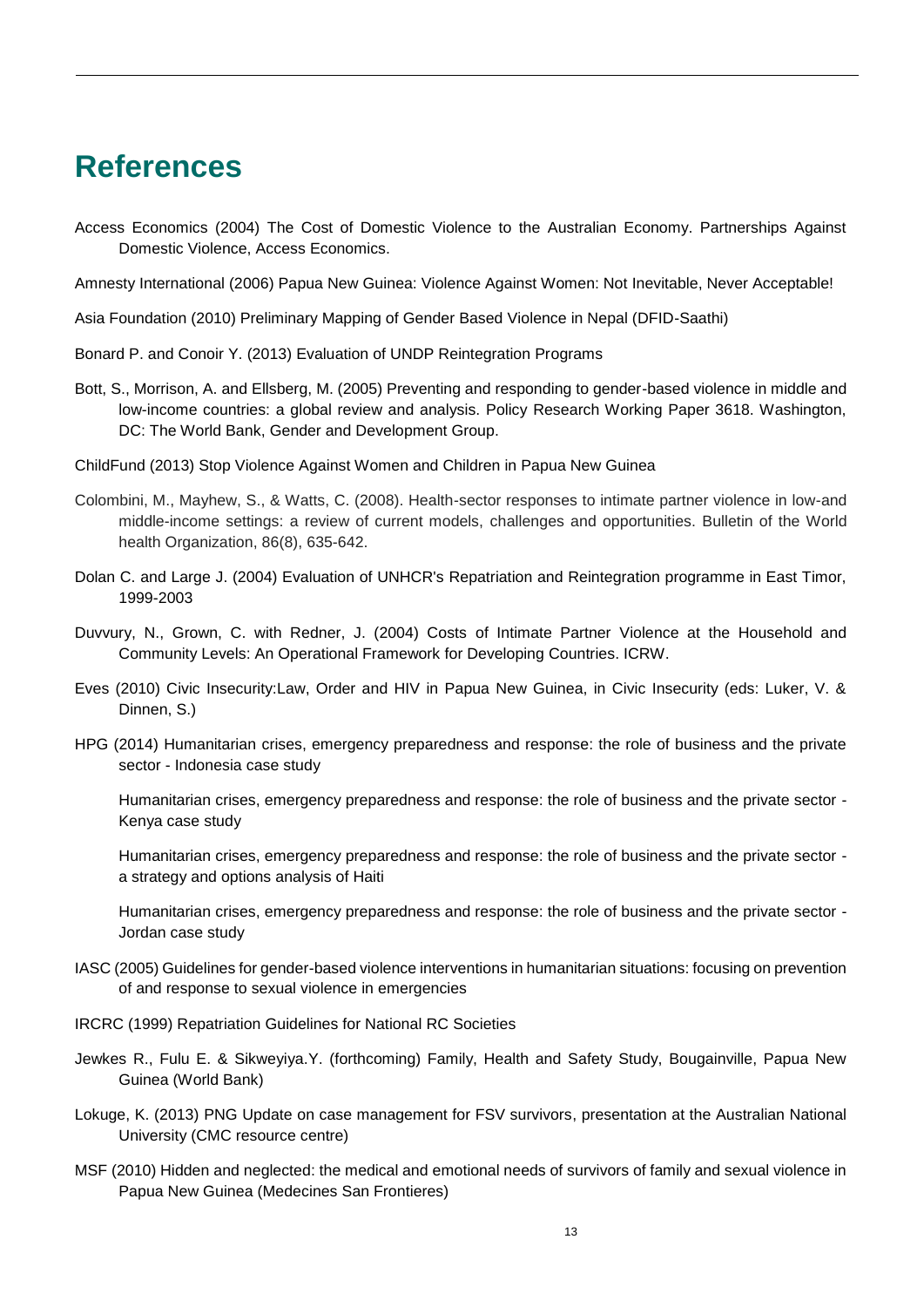- Myers, W., & Bourdillon, M. (2012). Concluding reflections: how might we really protect children?. Development in Practice, 22(4), 613-620
- Oxfam (2014) Terms of reference: Repatriation research in Papua New Guinea
- RHRC (2003) Gender-based violence manual
- Rimbao, K. (2013) Gender-based violence in PNG from a policing perspective, presentation at the Australian National University (CMC resource centre)
- The World Bank (2013) Papua New Guinea Country gender assessment for the period 2011-2012
- UN Women (2014) Provide emergency safe shelter (Virtual knowledge centre to end violence against women and girls)
- UNDP (2013) Rapid Assessment of Institutional Readiness to Deliver Gender-Based Violence and HIV Services in Five Provinces of Papua New Guinea
- UNHCR (1996) Handbook of Voluntary Repatriation: International Protection
- UNHCR (2003) The Framework for Durable Solution for Refugees and Persons of Concern
- UNHCR (2004) The Handbook for Repatriation and Reintegration Activities
- UNHCR (2008) The UNHR Handbook on the Protection of Women and Girls
- UNHCR (2008) The UNHR Handbook on the Protection of Women and Girls
- UNHCR (2011) Action against Sexual and Gender-Based Violence: An Updated Strategy
- UNHCR (2013) Safe haven: Sheltering Displaced Persons from Sexual and Gender-Based Violence: comparative report
- USAID (2008) Addressing gender-based violence through USAID's health programs a guide for health sector program officers
- Wainetti, U. (2013) Combatting family and sexual violence in PNG: What has been achieved and what is needed? presentation at the Australian National University (CMC resource centre)
- Williams, C. (2014) How to calculate the cost to business of gender-based violence in Papua New Guinea, Review of existing approaches and methodologies (ODI)
- World Bank (2006) Guidelines for impact or outcome evaluation for projects funded by the unifem trust fund to eliminate violence against women
- World Bank (2014) Crimes and Disputes: Missed opportunities and insights from a national data collection effort in Papua New Guinea, Briefing Note 5
- World Bank (no date) Sectoral Operational Guides: Health, Education, Justice and Multi-Sector Responses to Violence Against Women
- World Health Organization (2004). Violence Against Women and HIV/AIDS: Critical Intersections. Intimate Partner Violence and HIV/AIDS. Information Bulletin Series No. 1. Geneva, Switzerland: WHO